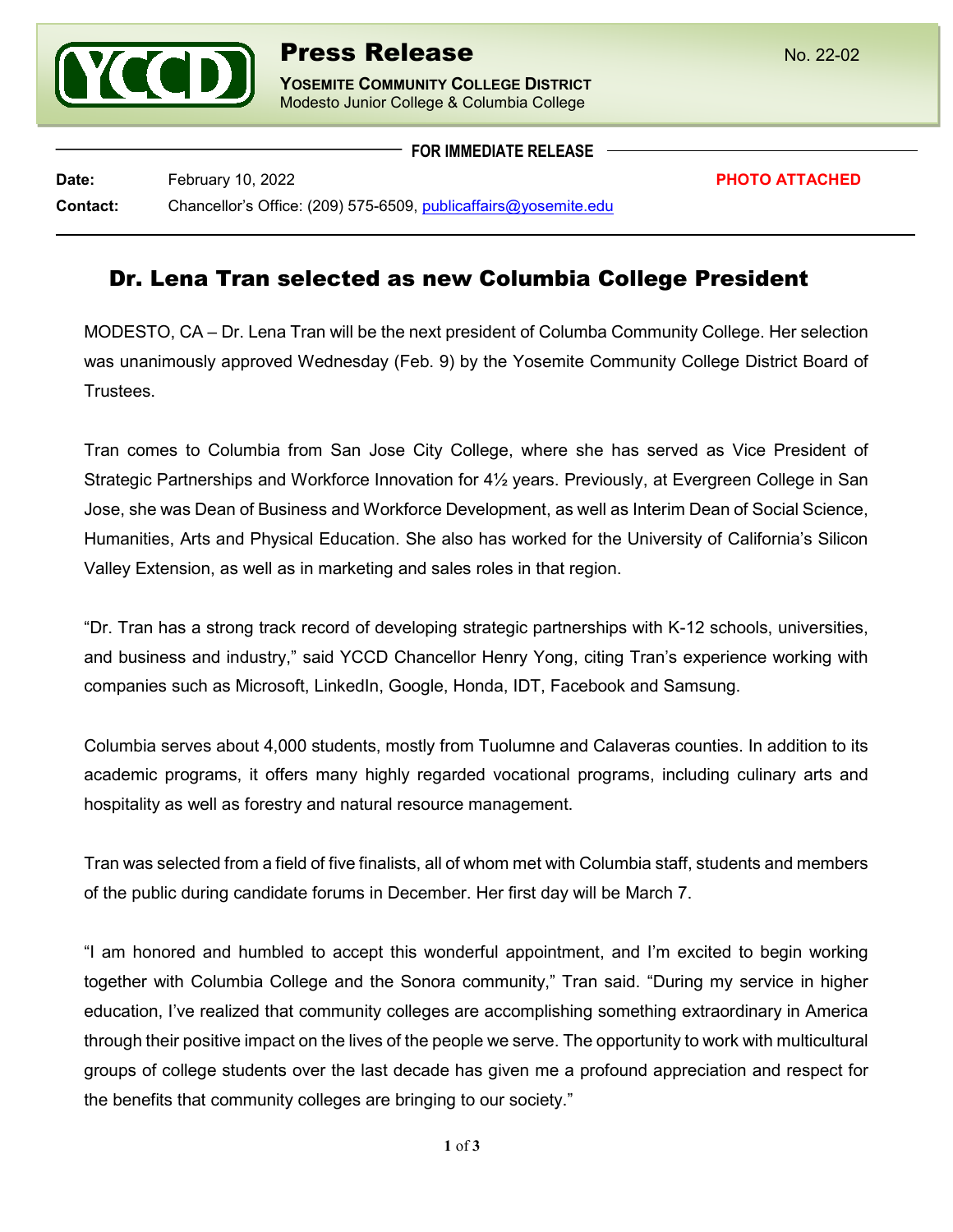In the past 26 years, Tran is proud to have formed partnerships with many of the world's leading tech companies. Those relationships, she believes, are critical for students competing in today's job market.

"I see my role as helping to design fresh, responsive programs, educational pathways, and student services that will open unprecedented resources, services and employment opportunities for our students," she said.

YCCD Board Chairman Darin Gharat said, "Dr. Tran's background and experience in preparing students for many careers that are increasingly dependent upon technology will benefit Columbia College." In addition, Margie Bulkin, YCCD Trustee Area 1 shared that "Dr. Tran is uniquely qualified to support Columbia College's interest in collaborating with local businesses and employers in supporting workforce development strategies that meet the economic needs of our region and to leverage college resources in order to create an educational pathway to living wage job-opportunities which allow all students to thrive."

Tran also said the ongoing impact of the COVID-19 pandemic on community college students and staff cannot be ignored.

"I see my role as helping to design fresh, responsive programs, educational pathways, and student services that will open unprecedented resources, services, and employment opportunities for our students," Tran said. "To help our students, we will continue to provide high-touch support services, and connect with students who've dropped out and haven't re-registered for classes since the pandemic to find out how we can assist them with the basic necessities of life, including food insecurities, employment, mental wellness and housing. We will also vigorously support our faculty with the resources and training for online teaching."

Tran's educational background includes a Doctorate in Education in Organizational and Leadership Development from the University of San Francisco, a Master of Business Administration in Entrepreneurship and Marketing from Seton Hall University, and a Bachelor of Science in International Business and Marketing, from Montclair State University in New Jersey.

In addition, she was an Aspen Rising President Fellow for 2021. She has received the Stanford Educational Leadership Initiative Award, California Forward 2018 Award, and the John and Suanne Roueche Excellence Award. Tran was a Fulbright Scholar in 2016 and named among the 100 Women

**2** of **3**